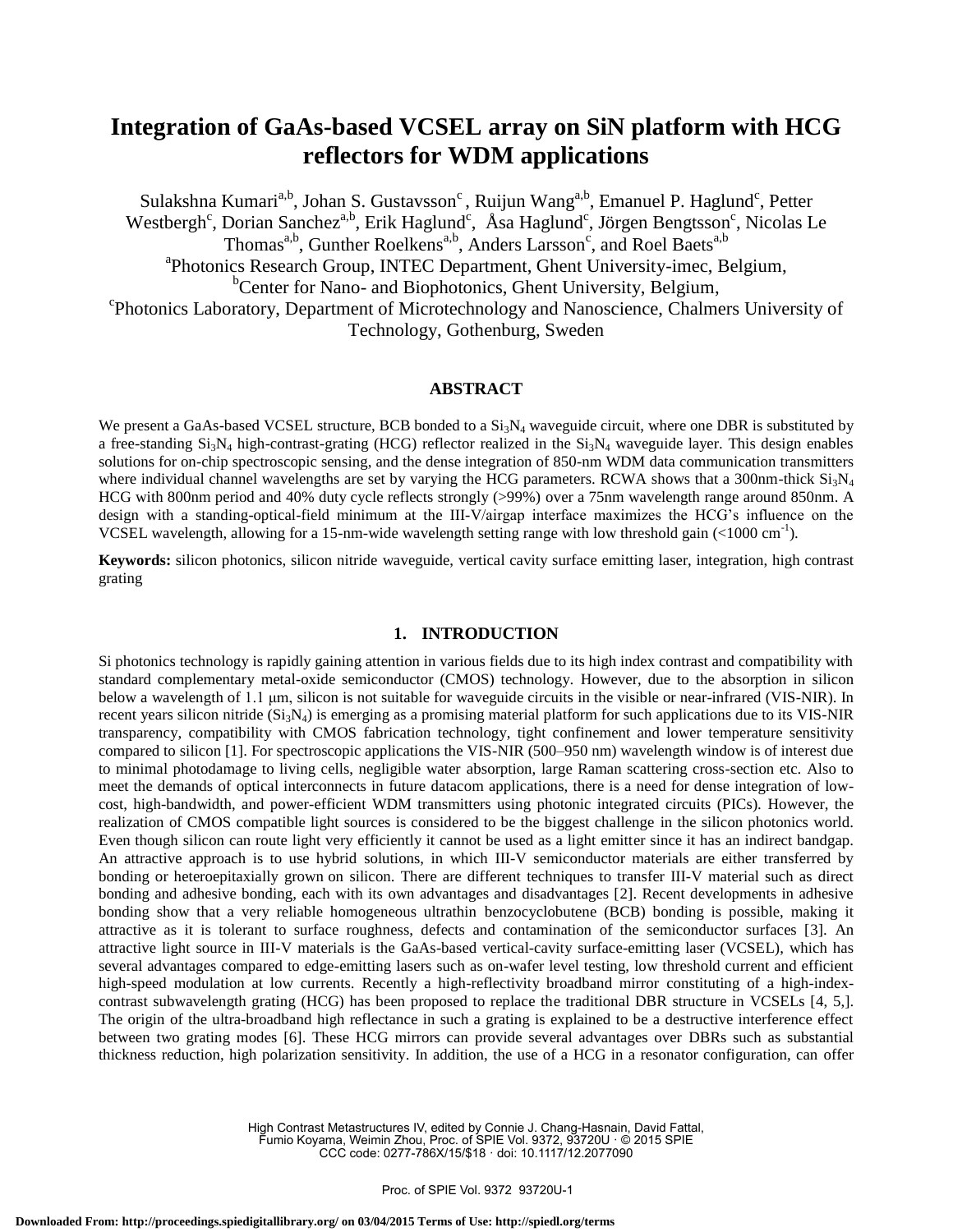suppression of higher order transverse modes and the post-epitaxial growth resonator wavelength setting by changing the grating parameters [4, 5].

The basic idea here is to realize an integrated VCSEL in which a half GaAs VCSEL is integrated on a  $Si_3N_4$ HCG mirror using polymer adhesive bonding using BCB [7], thereby substituting one of the distributed Bragg reflectors by a free-standing  $Si_3N_4$  high-contrast-grating (HCG) reflector made in the  $Si_3N_4$  waveguide layer.

# **2. HIGH CONTRAST GRATING DESIGN**

High contrast gratings (HCG) are structures with a period less than but near to the optical design wavelength, and a high refractive index contrast between the grating bars and the surrounding medium. They have many interesting properties such as very broadband high reflectance and narrow high Q factor resonances [8]. In recent years, HCGs with broadband high reflectivity have been reported to replace top DBRs of VCSELs and tuning of the lasing wavelength have also been achieved by electrostatic actuation of the HCG [4]. Typically, HCGs are realized in high index materials such as Si and GaAs, and it is still to be explored if  $Si_3N_4$ , which has a lower refractive index (n  $\approx$  2 @ 850nm), can yield HCGs with similar performance. Figure 1 shows the cross-sectional schematic view of an HCG and the definitions of the grating parameters.



Figure 1. Cross-sectional schematic view of an HCG.

To efficiently simulate the diffraction of electromagnetic waves by a periodic structure such as the HCG, Rigorous Coupled-Wave Analysis (RCWA) can be used [9]. We used the in-house developed RCWA software named RODIS [10]. Optimization of the grating parameters are performed by computing the maximum variation range of the grating parameters for which the HCG reflects >99% for TE polarization at 850 nm. These grating parameters are the period of the grating  $(\Lambda)$ , the duty cycle (DC = width of high index material/period of grating), and the thickness of the silicon nitride layer. The optimized grating parameters are chosen such that a maximum tolerance on these parameters is obtained, while at the same time giving high reflection bandwidth. The optimized parameters are a grating period  $(\Lambda)$  of 800nm, a duty cycle of 0.40 and a thickness of the nitride layer of 300 nm giving a reflection bandwidth of 75 nm (>99% reflectivity) centered at 850nm, yielding a 9% stopband-to-center-wavelength ratio as shown in Figure 2 [7]. The high reflectivity band arises due to the presence of two leaky grating modes shown as two transmission dips inside the high reflection band in Figure 2. These transmission dips correspond to a guided mode resonance at which the transmittance approaches zero [11].



Figure 2. Reflectivity (black curve) and transmission on a logarithmic (blue curve) scale as a function of wavelength for TE polarization for a grating with the following parameters: period 800nm, DC=40%, Si<sub>3</sub>N<sub>4</sub> thickness 300nm.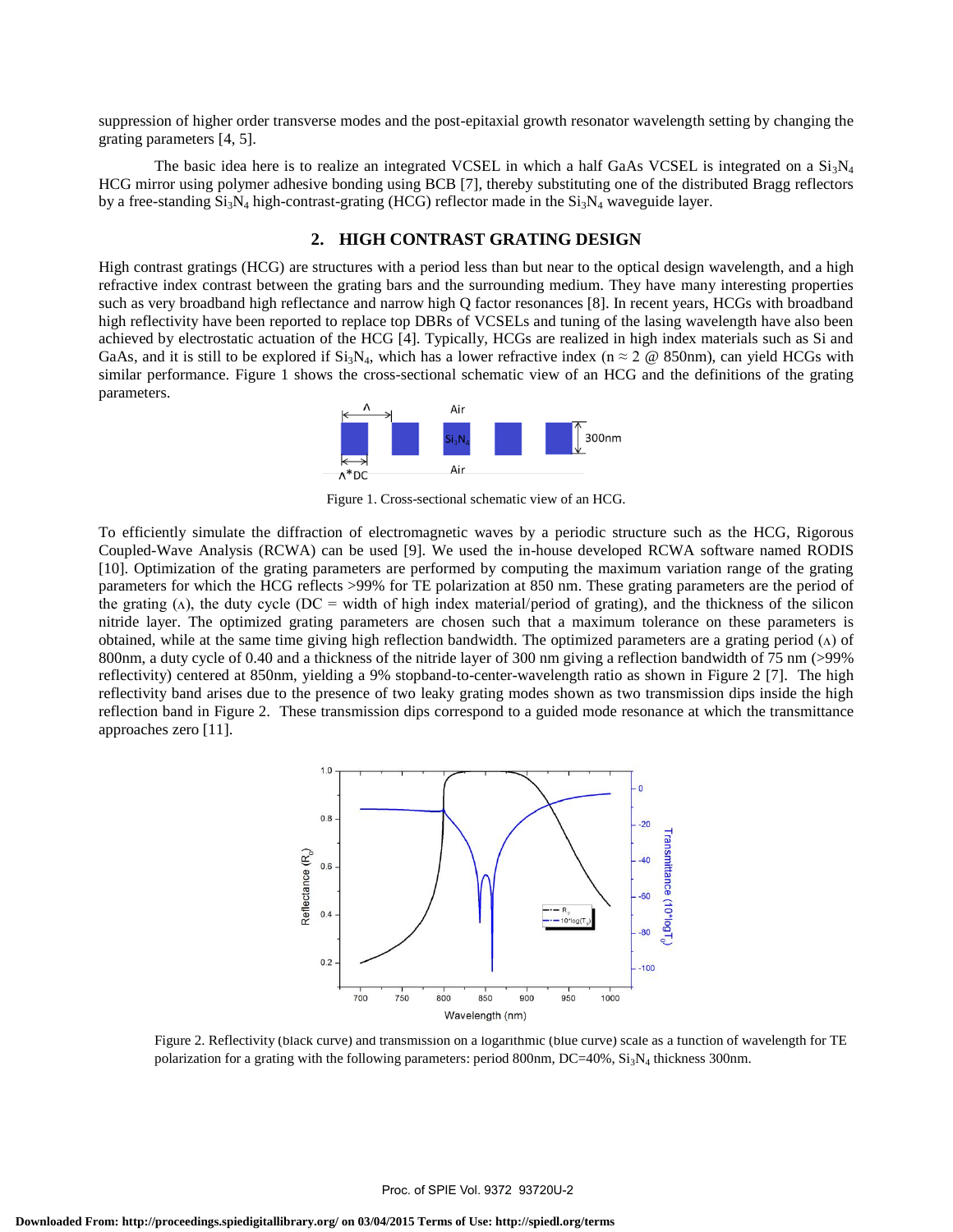#### **3. VCSEL DESIGN**

We present a novel design of a GaAs-based VCSEL, bonded to a  $Si<sub>3</sub>N<sub>4</sub>$  waveguide platform using BCB, where one of the distributed Bragg reflectors is completely substituted by a free-standing  $Si_3N_4$  HCG reflector made in the  $Si_3N_4$ waveguide layer. A schematic of the VCSEL design is shown in Figure 3. The device consists of a GaAs-based half VCSEL (one DBR + active region) that is positioned on top of a free standing  $Si<sub>3</sub>N<sub>4</sub>$  grating acting as the bottom mirror. The half VCSEL has a p-doped DBR (24 mirror pairs of  $Al_{0.12}Ga_{0.88}As/Al_{0.9}Ga_{0.1}As$ ), an active region (five  $Al_{0.37}GaAs/In_{0.1}GaAs$  quantum wells), and an n-doped current spreading layer for intra-cavity contacting. For lateral current and optical confinement an oxide aperture is located in the p-doped DBR just above the active region.



Figure 3. Schematic cross-sectional view of the VCSEL, consisting of a half VCSEL on top of a free-standing  $Si<sub>3</sub>N<sub>4</sub>$  grating.

#### **3.1 Principle of wavelength setting**

By altering the grating parameters of the HCG both the reflectivity spectrum as well as the phase of the reflection can be changed, as exemplified in Figure 4. The VCSEL emission wavelength depends on the round trip phase condition of the laser cavity. Hence by slightly changing the grating period or duty cycle, the VCSEL emission wavelength can be altered, allowing the realization of VCSELs with different emission wavelengths within one VCSEL array chip.



Figure 4. (a) Power reflectance and (b) phase of the reflected wave for two different grating periods.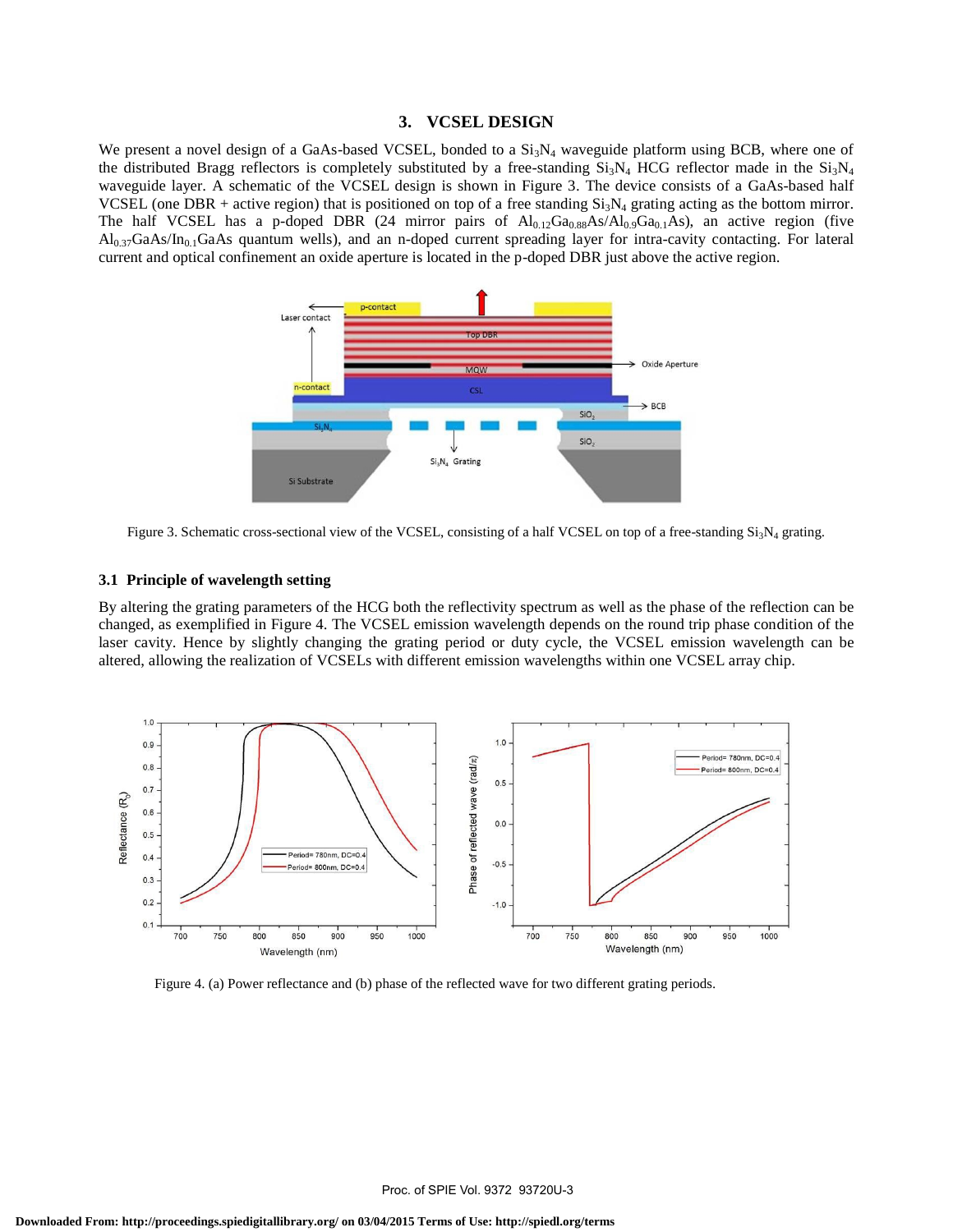#### **3.2 Wavelength setting range**

To theoretically investigate the possible wavelength setting range, a 1D-wave transfer matrix method is applied to simulate the detailed VCSEL epitaxial layer structure, where the HCG is replaced by an "artificial" interface having the spectral reflectance/transmittance properties obtained from the RCWA calculations. All other important cavity properties (longitudinal confinement factor, absorption loss, top and bottom mirror loss) are extracted. We compare the VCSEL wavelength setting performance of a design where the internal optical field standing-wave has a maximum at the III-V/airgap interface to one where the standing wave is minimum at the same interface. In the following we refer to those two cases as resonant and non-resonant half-VCSEL design, where the only physical difference is a one quarterwavelength thick layer.

An anti-reflection coating (ARC) using a low refractive index material such as SiON with proper thickness at the III-V/airgap interface can increase the wavelength setting range of VCSELs [12]. However, the deposition of an extra ARC layer on the III-V epitaxy makes the fabrication of the whole device complicated, as selective etching of  $SiO<sub>2</sub>$ to the ARC is difficult. An extra thickness of  $\lambda$ /4n in the n-doped current spreading layer of the resonant half-VCSEL design, yields a non-resonant half-VCSEL design, and has a similar effect on the wavelength tuning range as adding an ARC. By having a minimum in the optical field standing-wave at the III-V/airgap interface the optical reflection at this boundary is minimized and the bottom mirror reflectivity will mainly be determined by the HCG, giving the HCG a bigger influence on setting the resonance wavelength which should in turn also yield a larger wavelength setting range. Figure 5 shows numerical results for the resonant half-VCSEL design case. As can be seen in Figure 5(left) for a grating with period between 780 and 840nm and a duty cycle between 33% and 47%, the threshold gain is below 1000  $cm^{-1}$ , which is typically required for achieving acceptable VCSEL output performance. The resonance wavelength for those grating parameters ranges only 4nm, see Figure 5(right). For the corresponding non-resonant half-VCSEL design case, shown in Figure 6, the possible wavelength setting range is 15 nm, even though for a smaller duty cycle range. We clearly find that a design with a standing-wave minimum at the III-V/airgap interface will maximize the HCG's influence on determining the VCSEL resonance wavelength, and thereby allowing for a 15-nm-wide wavelength setting range with low threshold gain  $(<1000 \text{ cm}^{-1})$ .



Figure 5. Resonant half-VCSEL design case. (left) Threshold gain as function of grating period and DC, and (right) gresonance wavelength as function of grating period and DC.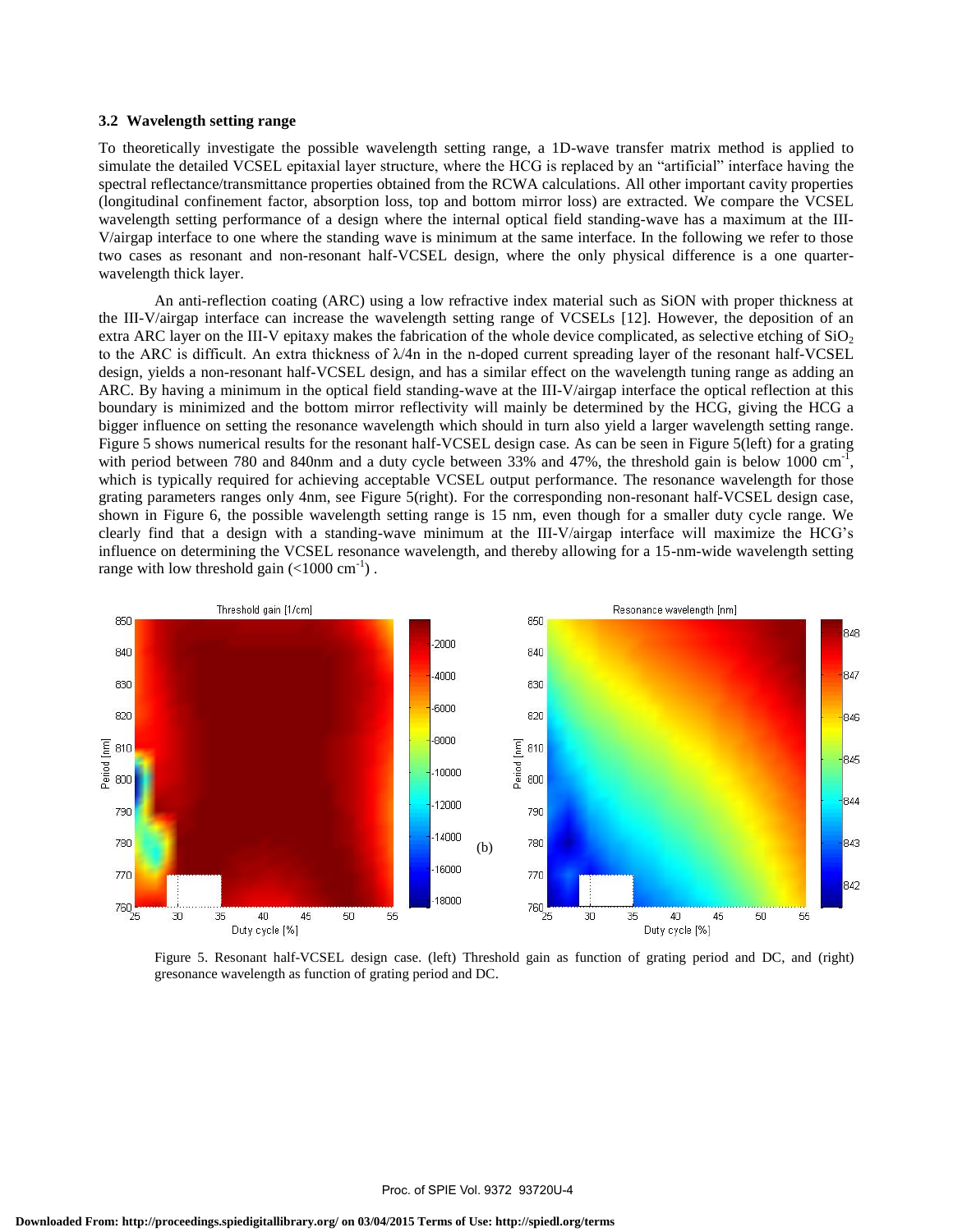

Figure 6. Non-resonant half-VCSEL design case. (left) Threshold gain as function of grating period and DC, and (right) resonance wavelength as function of grating period and DC.

#### **4. GRATING FABRICATION AND EVALUATION**

In the full VCSEL process, the idea is to use adhesive BCB bonding to join the GaAs-based half VCSEL epitaxial material to the already fabricated  $Si<sub>3</sub>N<sub>4</sub> HCG$ . To facilitate the bonding the HCG has to be planarized with  $SiO<sub>2</sub>$  before the bonding, and thus the bonding interface will be between BCB and  $SiO<sub>2</sub>$ . After the bonding, the GaAs substrate is completely removed by mechanical grinding and a wet etch process. The VCSELs will then be fabricated in a standard VCSEL process, followed by a release of the HCG from the backside of the Si wafer using KOH to etch the Si substrate and buffered hydrofluoric acid (BHF) to etch the  $SiO<sub>2</sub>$  which surrounds the  $Si<sub>3</sub>N<sub>4</sub>$  grating beams.

So far, we have focused on the fabrication of the  $Si_3N_4$  HCGs and tested the release from the backside of the Si wafer. For a successful fabrication, the  $Si<sub>3</sub>N<sub>4</sub>$  must have a low built-in stress and at the same time have a large etch persistence to BHF compared to  $SiO<sub>2</sub>$ . The  $Si<sub>3</sub>N<sub>4</sub>$  can be deposited using either plasma-enhanced chemical vapor deposition (PECVD) or low-pressure chemical vapor deposition (LPCVD). PECVD deposited  $Si<sub>3</sub>N<sub>4</sub>$  offers films with lower stress, but with lower wet etch selectivity to  $SiO<sub>2</sub>$  in BHF. LPCVD  $Si<sub>3</sub>N<sub>4</sub>$  on the other hand provides good wet etch selectivity to SiO<sub>2</sub>, an excellent control of the homogeneity of material index and thickness, but a high built-in stress, particularly in thicker films (>300 nm), due to the high temperature deposition process (>700C) [1]. Due to the higher wet etch selectivity we have chosen to work with LPCVD  $Si<sub>3</sub>N<sub>4</sub>$ .

The grating fabrication process is done at IMEC and starts with the deposition of a 1.6μm thick SiO2 layer by PECVD followed by a 300nm thick LPCVD  $Si_3N_4$  layer on 200mm Si wafers. The gratings are then defined by 193 nm optical lithography, etched by inductive coupled fluorine-based etching  $[1]$  and planarized by PECVD deposited  $SiO<sub>2</sub>$ . The release of the grating beams is then done from the backside of the silicon wafer by KOH etching of the Si and BHF etching of the  $SiO<sub>2</sub>$ . Critical point drying in a Leica EM CPD300 is used to avoid sticktion and collapse of the grating beams. Figure 7 shows the microscopic and SEM images of the fabricated free standing gratings. The grating beams show no bending, but have a slightly trapezoidal cross-section, which to some extent will degrade the grating's reflectivity characteristic.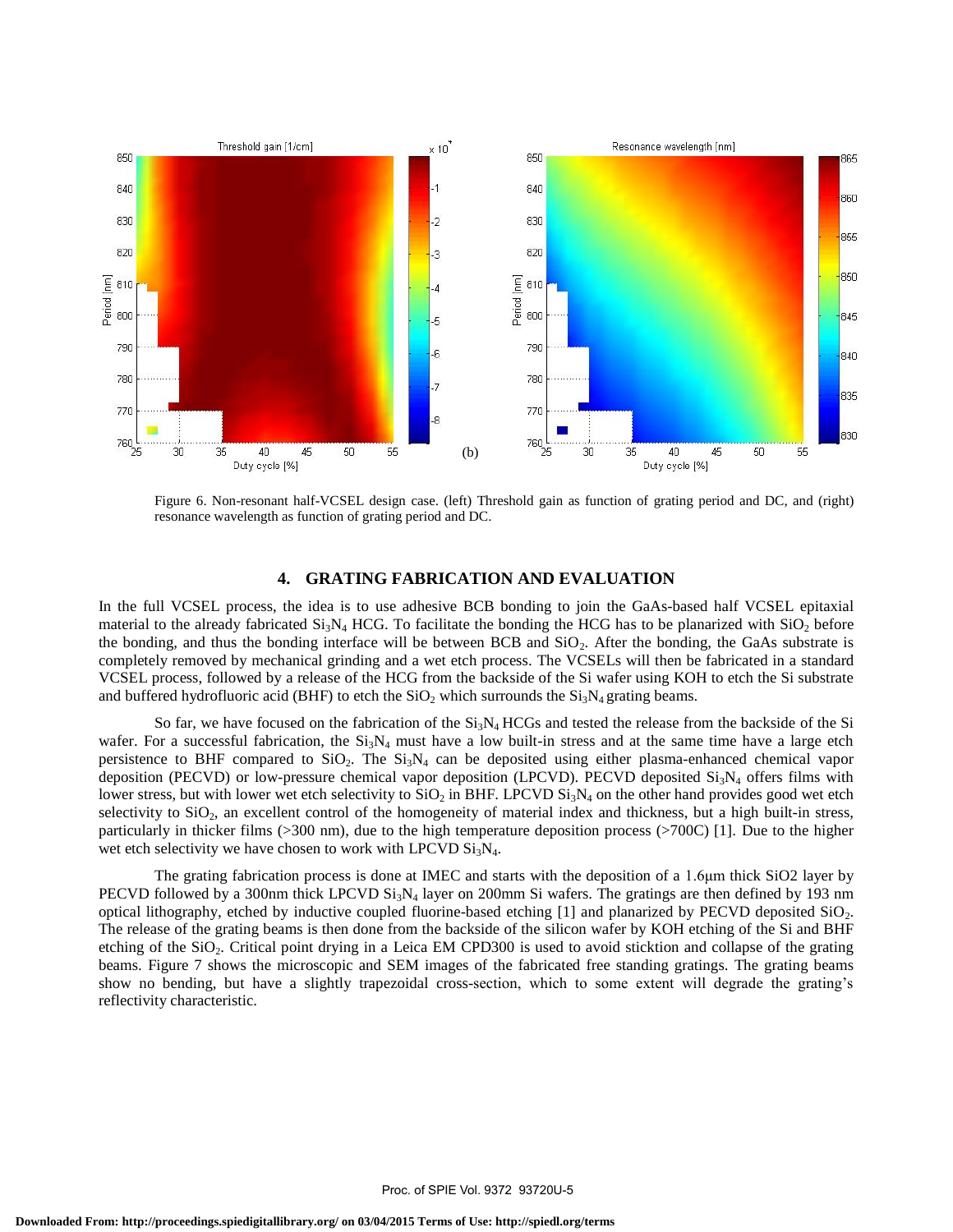

Figure 7. Fabricated free standing  $Si<sub>3</sub>N<sub>4</sub>$  grating (a) Microscopic image taken from the backside of the Si wafer (b) SEM image taken from the top of the grating. (c) a 52° tilted SEM view of the grating (d) cross-sectional SEM view of the  $Si<sub>3</sub>N<sub>4</sub>$ waveguide showing the topology of the grating bars.

Reflection spectra of the fabricated gratings were measured using a set-up consisting of a fiber coupled supercontinuum light source, a fiber collimator, a beamsplitter, a microscope objective (NA=0.8) and an output fiber connected to an optical spectrum analyser. The measured reflection spectrum from the grating is normalized to that of a calibrated gold mirror (Thorlabs). A comparison between the experimentally measured reflectance spectrum and that obtained from FDTD simulations of a finite grating of 30 periods are shown in Figure 8. The absolute reflectance values do not match completely, but the spectral characteristics are in good agreement.



Figure 8. Measured and simulated reflection spectra from a  $Si<sub>3</sub>N<sub>4</sub>$ -based HCG.

### **5. CONCLUSIONS**

We present a novel design of a half GaAs-based VCSEL, bonded to a Si<sub>3</sub>N<sub>4</sub> waveguide platform using BCB, where one of the DBRs is completely substituted by a free-standing  $Si_3N_4$  HCG. The wavelength setting properties are explored numerically where the use of a resonant and non-resonant GaAs-based half-VCSEL designs are compared. We show that a non-resonant design maximizes the HCG's influence on setting the VCSEL resonance wavelength, allowing for a 15 nm-wide wavelength setting range with a low threshold gain (<1000 cm<sup>-1</sup>). The first initial results of fabricated  $Si<sub>3</sub>N<sub>4</sub>$ HCG are also presented, showing free-standing grating bars with no bending and a slight trapezoidal cross-section. Measured reflectivity spectra show good agreement with those obtained from FDTD simulations of finite gratings.